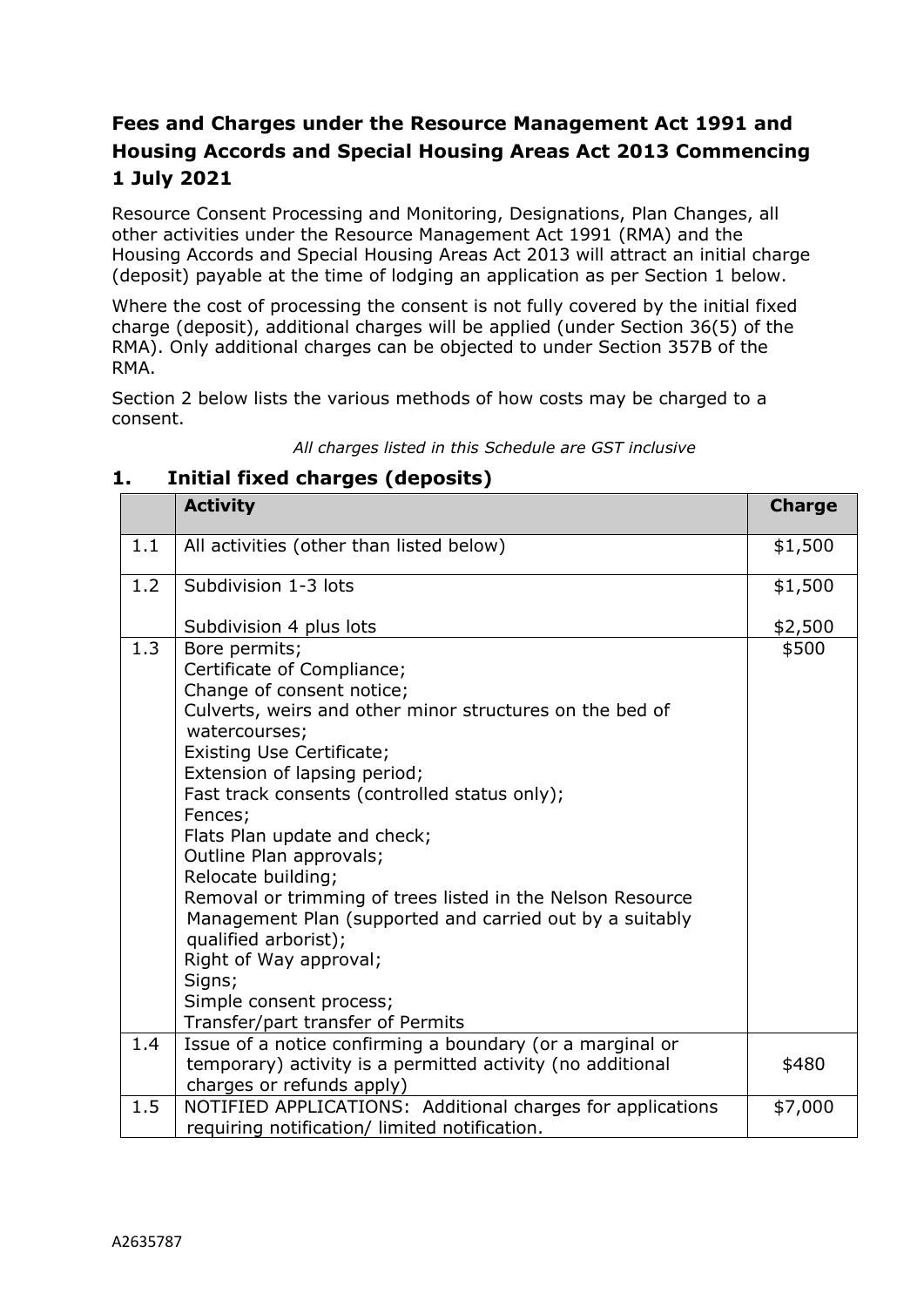|     | <b>Activity</b>                                                                                                                                                                                    | <b>Charge</b> |
|-----|----------------------------------------------------------------------------------------------------------------------------------------------------------------------------------------------------|---------------|
|     | (This charge must be paid prior to notifying the application and<br>is in addition to the initial charge paid when the application is<br>lodged).                                                  |               |
| 1.6 | Removal of trees listed in the Nelson Resource Management<br>Plan that are confirmed in writing by a qualified arborist (level 5<br>NZQA or equivalent), as diseased or a threat to public safety. | No charge     |
| 1.7 | Heritage Buildings: Non-notified application to conserve and<br>restore heritage building, place or object listed in the Nelson<br>Resource Management Plan.                                       | No Charge     |
| 1.8 | Private Plan changes (Note: Council's policy is to recover 95%<br>of the costs involved for the whole process from the applicant).                                                                 | \$10,000      |
| 1.9 | Heritage Orders                                                                                                                                                                                    | \$3,500       |

<sup>1.10</sup> Where an application involves multiple consents the initial charge is payable at the higher rate plus \$250.00 for each accompanying application.

1.11 Where all or part of any initial charge (deposit) is not paid at application time, the Council reserves the right to not process that application.

# **2. Costs Charged to a Consent (less the initial fixed sum of money paid in accordance with section 1 above)**

|     | <b>Details</b>                                                                                                                                                                                                                           | <b>Charge</b>                                                              |
|-----|------------------------------------------------------------------------------------------------------------------------------------------------------------------------------------------------------------------------------------------|----------------------------------------------------------------------------|
| 2.1 | Council Staff - all staff time inclusive of overhead<br>component associated with processing and assessing<br>applications.                                                                                                              | \$162 per hour                                                             |
| 2.2 | <b>Hearings Panel Charges:</b>                                                                                                                                                                                                           |                                                                            |
|     | per Councillor as Commissioner (rate set by<br>Remuneration Authority)                                                                                                                                                                   | \$80 per hour                                                              |
|     | Councillor as Chairperson (rate set by Remuneration<br>Authority)                                                                                                                                                                        | \$100 per hour                                                             |
|     | Independent Commissioner (requested by applicant)                                                                                                                                                                                        | Cost                                                                       |
|     | Independent Commissioner (requested by submitter)                                                                                                                                                                                        | Cost less<br>Councillor rate<br>(applicant pays<br>the Councillor<br>rate) |
|     | - Independent Commissioner(s) required for expertise or<br>due to conflict of interest issues                                                                                                                                            | Cost                                                                       |
| 2.3 | Legal advisors and consultants engaged by Council, or<br>reports commissioned, after discussion with the<br>applicant, to provide expertise not available in-house<br>under s.92(2) RMA.                                                 | Cost plus<br>administration<br>charges                                     |
| 2.4 | Experts and consultants engaged by Council to undertake<br>assessment of an application where the complexity of the<br>application necessitates external expertise, or where<br>resource consent processing is required to be outsourced | Cost plus<br>administration<br>charges                                     |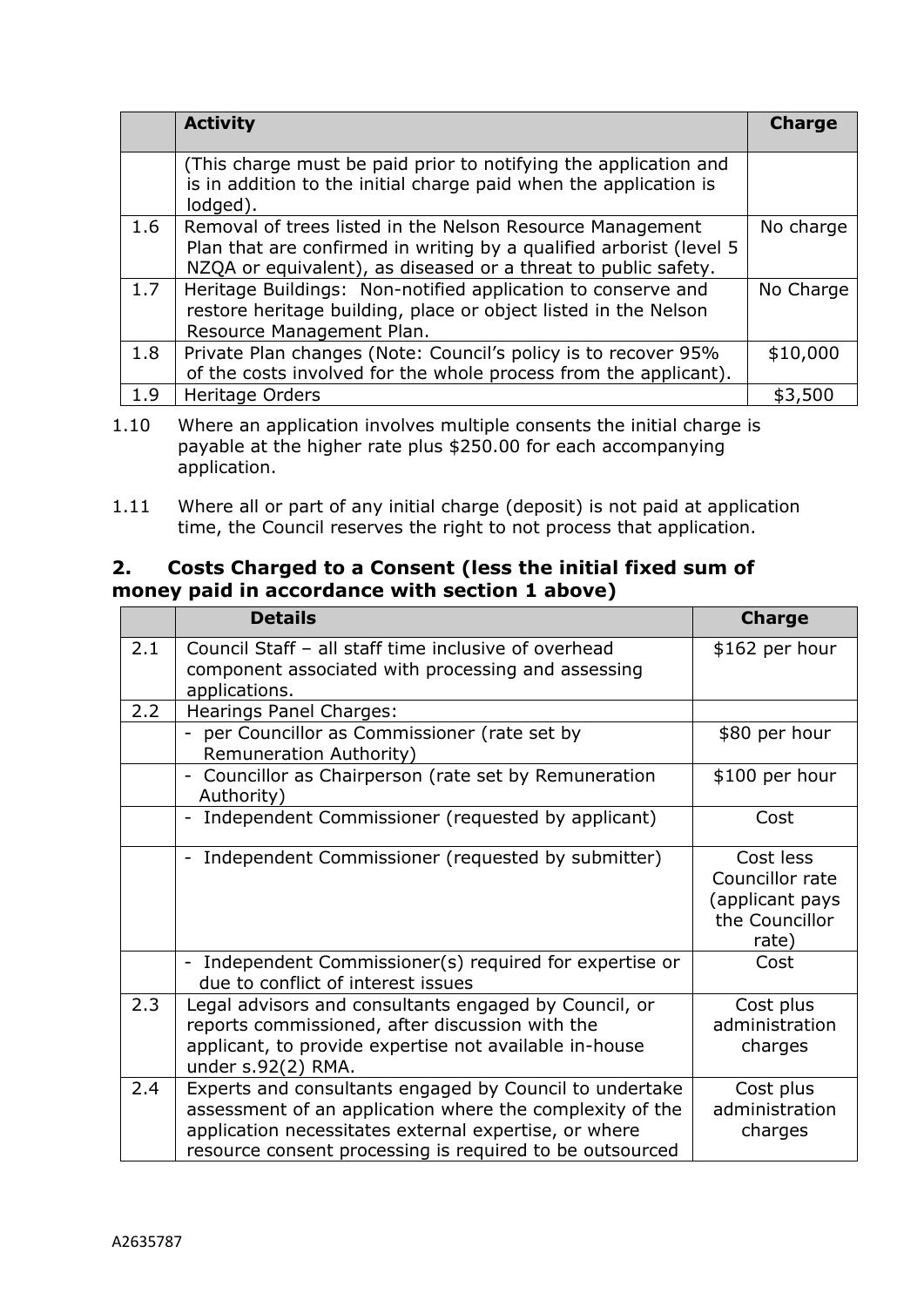|     | <b>Details</b>                                                                                                                                                                                              | <b>Charge</b>                                           |
|-----|-------------------------------------------------------------------------------------------------------------------------------------------------------------------------------------------------------------|---------------------------------------------------------|
|     | due to conflict of interest issues (this is not a s92(2) RMA<br>commissioning).                                                                                                                             |                                                         |
| 2.5 | All disbursements, such as telephone calls, courier<br>delivery services, all public notification costs, postage for<br>notified applications and document copying charges.                                 | Cost plus<br>administration<br>charges                  |
| 2.6 | Consultants engaged by the Council where skills are<br>normally able to be provided by in-house staff or when<br>Council staff workloads are unusually high.                                                | \$162 per hour                                          |
| 2.7 | Urban Design Panel reviews a proposal before a resource<br>consent application is lodged (except for circumstances<br>identified in 2.8 below).                                                             | No charge                                               |
| 2.8 | The applicant agrees (as per 2.3 above) to the Urban<br>Design Panel reviewing the proposal after a resource<br>consent application is lodged; or<br>The applicant is required to provide approval from the | Cost plus<br>administration<br>charges                  |
|     | Urban Design Panel as part of the Housing Accord and<br>Special Housing Areas Act process.                                                                                                                  | (an estimate of<br>costs is<br>available on<br>request) |
| 2.9 | Where the applicant requests under s357AB independent<br>commissioner(s) for an objection under s357A(1)(f) or<br>(g), the applicant will meet the costs for that hearing.                                  | Cost plus<br>administration<br>charges                  |

#### **2.10 Photocopying Charges**

| A4             | $$0.20$ per page; |
|----------------|-------------------|
| A <sub>3</sub> | \$0.50 per page;  |
| A <sub>2</sub> | $$2.00$ per page  |
| A1             | \$3.00 per page   |

#### **2.11 Monitoring Charges**

- 2.11.1 If monitoring is required, a one-off charge of \$162.00 will be invoiced as part of the consent cost. Any extra work that is required to monitor compliance with the consent conditions will be charged at the hourly charge out rate for Council staff in 2.1 above and separately invoiced.
- 2.11.2 Monitoring charges associated with review of information required to be provided by a condition of resource consent will be charged for at the appropriate hourly charge out rate for Council staff or actual cost for specialist consultant.
- 2.11.3 Where the applicant is required or authorised to monitor the activity, the Council's costs in receiving and assessing the monitoring information will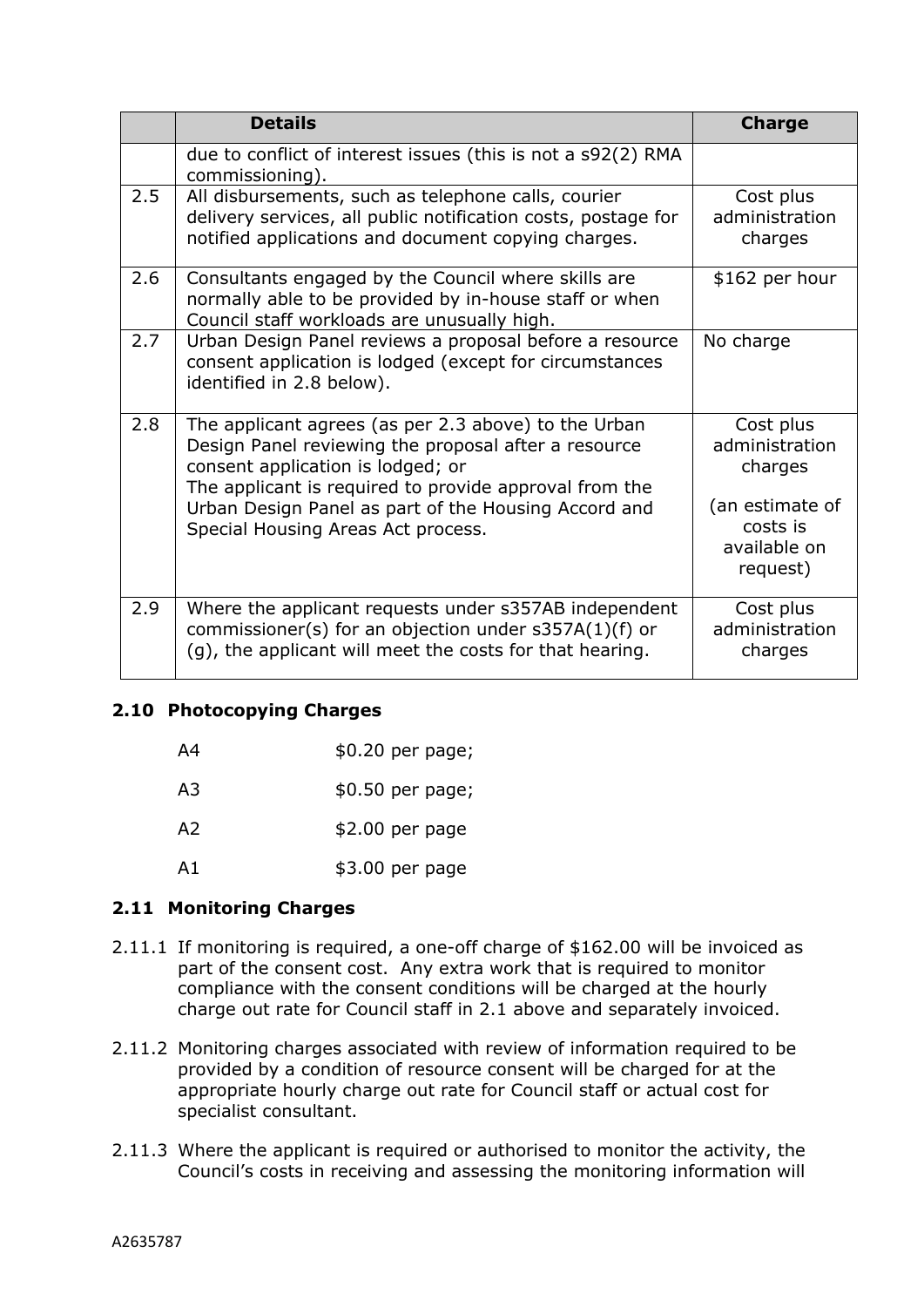be charged directly to the consent holder at the appropriate hourly charge out rate for Council staff or actual cost of the specialist involved.

- 2.11.4 Where permitted activity monitoring is able to be charged under legislative provisions (such as the National Environmental Standards for Plantation Forestry), the time taken by Monitoring Officers will be invoiced at the hourly charge out rate for Council staff in 2.1 above.
- 2.11.5 Where annual monitoring is required up to half an hour of staff time per year, a higher initial monitoring fixed fee up front may be charged or the consent may identify regular intervals when monitoring charges will be invoiced calculated on anticipated staff time multiplied by a stated number of years for these types of consents.

|         | <b>Item/Details</b>                                                                                                                                                                                                                                              | <b>Charge</b>                                        |
|---------|------------------------------------------------------------------------------------------------------------------------------------------------------------------------------------------------------------------------------------------------------------------|------------------------------------------------------|
| 2.12.1  | Insurance levy - for each resource consent.                                                                                                                                                                                                                      | \$30                                                 |
| 2.12.2  | Street naming and numbering (costs of reporting to<br>Hearings Panel and advising all statutory agencies).                                                                                                                                                       | Council hourly<br>charge out<br>rate in 2.1<br>above |
| 2.12.3  | Street numbering - application for alteration.                                                                                                                                                                                                                   | \$125                                                |
| 2.12.4  | Documents for execution - removal of building line<br>restrictions; easement documents, caveats,<br>covenants and other documents to be registered with<br>LINZ presented after subdivision processed or where<br>not associated with a subdivision application. | \$175 for each<br>document                           |
| 2.12.5  | Certificate under Overseas Investment Act.                                                                                                                                                                                                                       | \$385                                                |
| 2.12.6  | Confirmation of compliance with the Nelson Resource<br>Management Plan for NZ Qualifications Authority.                                                                                                                                                          | \$385                                                |
| 2.12.7  | Confirmation of compliance with the Nelson Resource<br>Management Plan for liquor licence applications.                                                                                                                                                          | \$70                                                 |
| 2.12.8  | Section 357 Administration charge.                                                                                                                                                                                                                               | \$320                                                |
| 2.12.9  | Private right-of-way - review against existing names<br>and advising all statutory agencies where<br>appropriate.                                                                                                                                                | \$320                                                |
| 2.12.10 | Authentication report for small-scale solid-fuel<br>burning appliance or open fire.                                                                                                                                                                              | \$120                                                |
| 2.12.11 | Removal of designation.                                                                                                                                                                                                                                          | \$305                                                |
| 2.12.12 | Swing Mooring annual charge (monitoring costs are<br>additional, refer 2.10.3 above).                                                                                                                                                                            | \$75                                                 |

### **2.12 Administration Charges**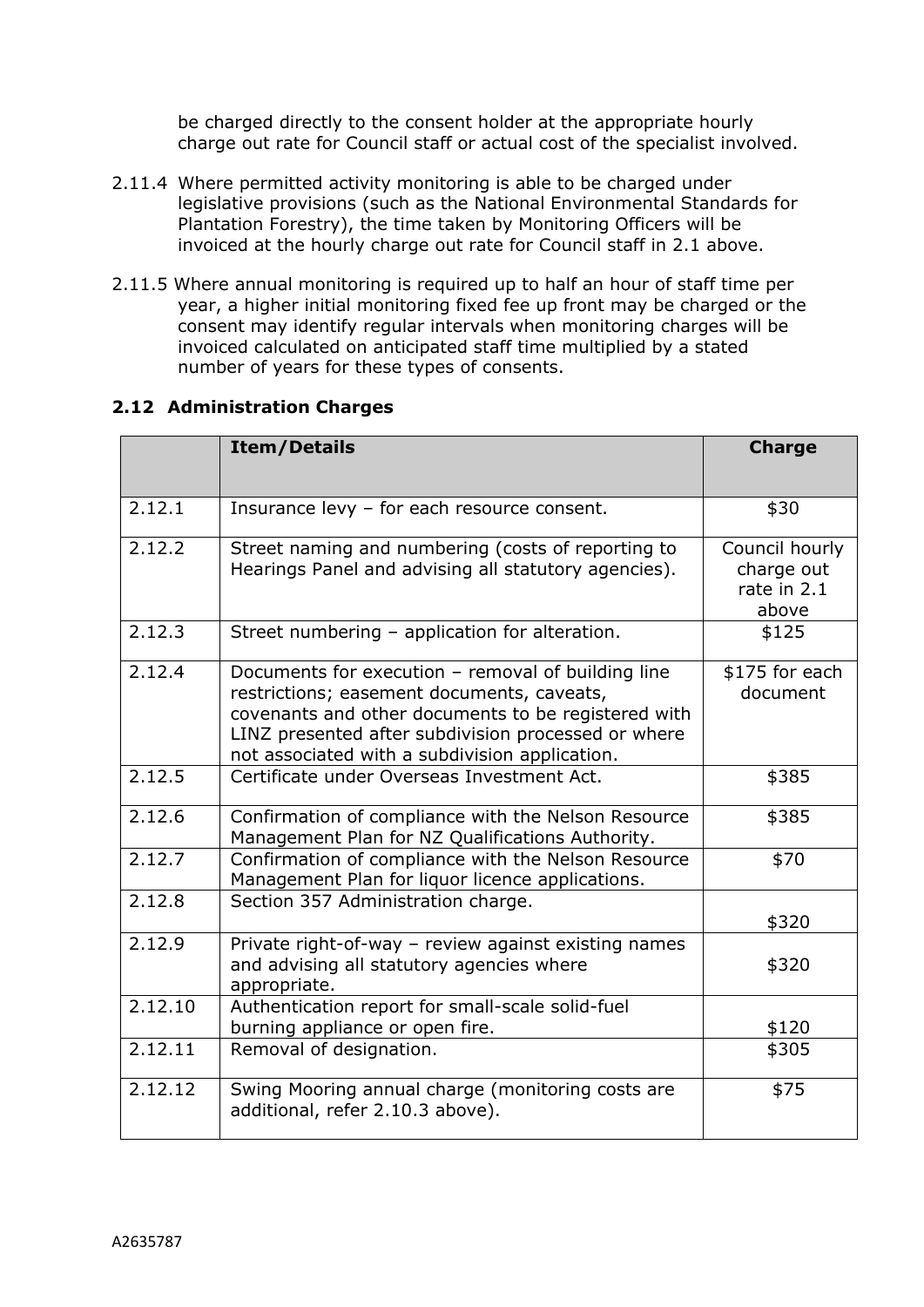|         | <b>Item/Details</b>                                                                                                                           | <b>Charge</b>                |
|---------|-----------------------------------------------------------------------------------------------------------------------------------------------|------------------------------|
| 2.12.13 | Transfer of Consents to new owner $(S.135(1)(a))$ ,<br>S.136(1), S.136(2)(a), or S.137(2)(a) Resource<br>Management Act)                      | \$240                        |
| 2.12.14 | Claiming a swing mooring the Council removed from<br>the Coastal Marine Area that did not have a coastal<br>permit                            | \$300                        |
| 2.12.15 | Claiming a vessel that was towed and hauled out of<br>the Coastal Marine Area as it was tied to a non-<br>consented mooring that was uplifted | Cost for tow<br>and haul out |

## **2.13 Discount for Late Consents**

2.13.1 Where statutory processing timeframes have not been met a discount of 1% of the total of the administrative charges imposed for every working day on which the application remains unprocessed beyond the time limit, up to a maximum of 50 working days will apply.

## **3. Invoicing**

- 3.1 Where processing costs exceed the level of the initial charge (deposit), monthly invoices for any additional charges may be sent to the applicant.
- 3.2 Annual swing mooring charges shall be due on 1 December. The initial payment is due within 30 days of the mooring being installed. Moorings installed 1 December to 1 June will incur the full annual charge. Moorings installed from 1 June to 30 November will be charged half of the annual charge. The Council reserves the right to agree to other arrangements in writing.
- 3.3 The Council has no obligation to perform any action on any application until the charges for the action have been paid in full; such payment will be required by the 20th of the month following invoice.
- 3.4 Where any interim invoice is disputed, work on processing the application will be stopped until the matter is resolved at the discretion of the Manager Consents and Compliance.
- 3.5 The option of monthly invoices only, in lieu of initial charges, may be available on strict credit conditions as follows:
	- a) The consent process, or Council involvement in the project, is likely to extend over a period in excess of 6 months; and
	- b) The total amount for invoices is likely to exceed \$5,000; and
	- c) The applicant is in good financial standing with a satisfactory credit record and agrees to abide by the Council's usual credit terms or